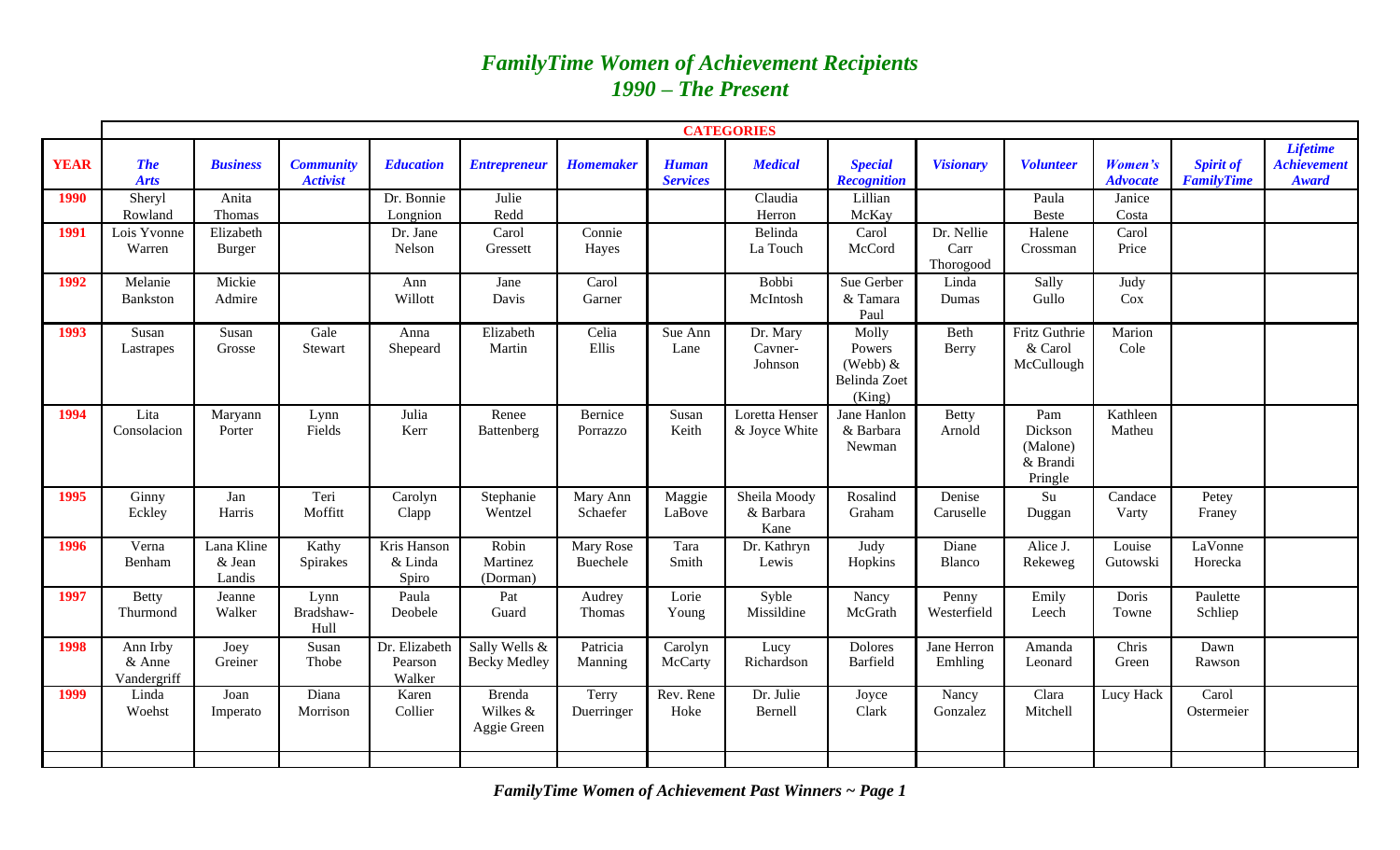|      | <b>The Arts</b>  |                  | <b>Community</b>     | <b>Education</b>     | <b>Entrepreneur</b>  | <b>Homemaker</b> | <b>Human</b>    | <b>Medical</b>                  | <b>Special</b>        | <b>Visionary</b>        | <b>Volunteer</b> | Women's                 | <b>Spirit of</b>  | <b>Lifetime</b>                    |
|------|------------------|------------------|----------------------|----------------------|----------------------|------------------|-----------------|---------------------------------|-----------------------|-------------------------|------------------|-------------------------|-------------------|------------------------------------|
|      |                  | <b>Business</b>  | <b>Activist</b>      |                      |                      |                  | <b>Services</b> |                                 | <b>Recognition</b>    |                         |                  | <b>Advocate</b>         | <b>FamilyTime</b> | <b>Achievement</b><br><b>Award</b> |
| 2000 | Sharon           | Emily            | Cynthia              | Linda                | Gayle                | Margaret         | Susan           | Dr. Dawn                        | Ginger                | Freda                   | Amelia           | Lynn                    | <b>Brenda</b>     |                                    |
|      | Sheppard         | McDowell         | Calvert              | Woerner              | Warren               | White            | Levonius        | <b>Bush</b>                     | Bertrand              | Monk                    | Shrader          | Buescher                | Graham            |                                    |
| 2001 | Judy             | Judy             | Diane                | <b>Brenda</b>        | Debra                | Ginger           | Janie           | Dr. Melissa                     | Christine             | Cecilia                 | Cheryl           | Brenda                  |                   |                                    |
|      | Brown            | Thigpen          | Franke               | Storey               | Schultz              | Robertson        | Dampier         | Young                           | Price                 | Hawkins<br>& Kim        | Burnett          | Sauer                   |                   |                                    |
|      |                  |                  |                      |                      |                      |                  |                 |                                 |                       | Huseman                 |                  |                         |                   |                                    |
| 2002 | Jo Ellen         | Janet            | Evelyn               | Louise               | Christine            | Elaine           | Carolyn         | Dr. Kim                         |                       | Vicki                   | Hildy            | Diana                   | Dorothy           |                                    |
|      | Hubert           | Sheahan &        | Walters &            | Lankau               | Pham                 | Kindrick         | Humphrey        | Elliott                         |                       | Sarvadi                 | <b>Bubier</b>    | Morales                 | Alspaugh          |                                    |
|      |                  | Carol            | Susan                |                      |                      |                  |                 |                                 |                       |                         |                  | Taylor                  |                   |                                    |
|      |                  | Sloane           | Hendrix              |                      |                      |                  |                 |                                 |                       |                         |                  |                         |                   |                                    |
| 2003 | Donna<br>Hannah  | Eunice<br>Dennis | Charlotte<br>Coffelt | Dr. Linda<br>Stegall | Sarah<br>Nowak       | Debbie<br>Crow   | Corinn<br>Price | $\overline{\text{Cas}}$<br>Luis | <b>Betsy</b><br>Gould | Kim<br><b>Brusatori</b> | Ellen<br>Klein   | Terri<br><b>Robbins</b> | Ellie<br>Myers    |                                    |
|      | Dr. Rebecca      | Marion           | Gwendolyn            | Dr. Susan            | Sharon               | Laura            | Rev. Judy       | Dr. Susan                       | Nancy                 | Addie                   | Danell           | Shirley                 | Adriana           | Carol                              |
| 2004 | Riley            | O'Brien          | Condoleo             | <b>Haston Davis</b>  | Lewis                | Harrison         | Tefteller       | Lunson                          | Shortsleeve           | Wiseman                 | Fields           | Harkins                 | Martinez          | Price                              |
|      |                  |                  | Crawford             |                      |                      |                  |                 |                                 |                       |                         |                  |                         |                   |                                    |
| 2005 | Michele          | Kim              | Lisa                 | Karen                | <b>Elaine Craven</b> | Susan            | Amy             | Sara Crawford                   | Judy                  | Judy                    | Tamera           | Juanita                 | Dee               | Linda Dumas                        |
|      | Heileman         | Sullivan         | Doughety             | Perkins              |                      | King             | Plummer         |                                 | Luquette              | Fowler                  | Phallan          | Zavala                  | Quinn             | Bernal                             |
| 2006 |                  | Bonnie           | Dee                  | Toni                 | Barbara Byers        |                  | Diana           | Mary Lynne                      | Tommie                | (Whitehead)<br>Kay      | Lynn Harper      | Patti                   | Sue               | Carol                              |
|      | Stacey<br>Willms | Gardner          | Price                | Medellin             |                      |                  | Garbis          | Weemering                       | Buscemi               | Pass                    |                  | Fisk                    | Grawl             | McCord                             |
| 2007 | Janis            | Devon            | Vicky Eynon          | Frances              | Sevala               | Linda Alston     | Carla           | Gay                             | Dawn                  | Vicki Pruitt            |                  | Viviana                 | Stephanie         | Robin                              |
|      | McCorkle         | Alexander        |                      | Pelham               | Benton               |                  | Hopkins         | Nord                            | Bajalieh              |                         |                  | Martinez                | Gillette          | Martinez                           |
|      |                  |                  |                      |                      | (Sadic)              |                  |                 |                                 |                       |                         |                  |                         |                   | (Dorman)                           |
| 2008 | Ruth Ann         | Colene           | Janet                | Peggy                | Ellen                | Karin            | Jennifer        | Linda Wuest                     | Norma                 | <b>Brigitte</b>         | Marilyn          | Noel Boyd               | Monica            | Judy                               |
|      | Goodwin          | Joiner           | Huberty              | Pickens              | Delap                | Werlang          | Dantzler        |                                 | O'Donnell             | Collee                  | Mann             |                         | Hains             | Fowler<br>(Whitehead)              |
| 2009 | Debbie           | Patty            | Lisa                 | Pat Chandler         | Cherrie              | Jennifer         | Millie          | Janet Little &                  | Cheryl                |                         | Lisa Niccum      | Lorena                  | Minda             | Tamara                             |
|      | Norris           | Kupritz          | Dempsey              |                      | Ledoux               | Morris           | Garrison        | Polly Logan                     | Johnson               |                         |                  | Funez                   | Kaltenbacher      | Paul                               |
| 2010 |                  |                  |                      |                      |                      |                  |                 |                                 |                       | Bonnie                  |                  |                         |                   | Molly                              |
|      | Karen            | Suzanne          | Nancy                | Carrie Keith         | Diane Havens         | Mary             | Jennifer        | Ginger                          | <b>Betty</b>          | Zimmer                  | Laura Clarke     | Dawn                    | Patti             | Powers                             |
|      | Kilby            | Juel             | Foisner              |                      |                      | Tyhurst          | Bohner          | <b>Burklow</b>                  | Newton                | & Janet<br>Ebach        |                  | Evans                   | Tristan           | (Webb)                             |
| 2011 | Laurie           | Michelle         | Michelle             | Kathleen             | Jill                 | Theo             | Robin           | Mary                            | Carolyn               | Pamela                  | Donna            | Carol                   | Shelli            | Halene                             |
|      | Fitch            | Parnell          | Stallman             | Adkins               | Vidal                | Christman        | Pullen          | Fischer                         | Wise                  | Val                     | <b>Ballard</b>   | Sutton                  | Collins           | Crossman                           |
| 2012 | Jennifer         | Cheri            | Jan                  | Geralyn              | Tammy                | Amanda           | Susan           | Michaele                        | Michele               | Casey                   | Kim              | Marlene                 | Linda             | Sue                                |
|      | Summer           | Huber            | York                 | Sullivan             | Harris               | Rossen           | <b>Bulick</b>   | Oberbroeckling                  | Dykstra               | Christman               | Maxey            | Frazier                 | Prator            | Grawl                              |
|      |                  |                  |                      |                      |                      |                  |                 |                                 |                       | & Amanda<br>Martin      |                  |                         |                   |                                    |
| 2013 | Alexandra        | Kristi           | Twila                | Dr.                  | Jennifer             | Caroline         | Amber           | Melinda                         | Susan White           | Cecily Holm             | Chris            | Karen                   | Deborah           | Pat                                |
|      | Holloway         | Williams         | Ilgen                | Katherine            | Carney               | Smith            | Bender          | Stephenson                      |                       |                         | Parker           | Garrison                | Tillett           | Guard                              |
|      |                  |                  |                      | Persson              |                      |                  |                 |                                 |                       |                         |                  |                         |                   |                                    |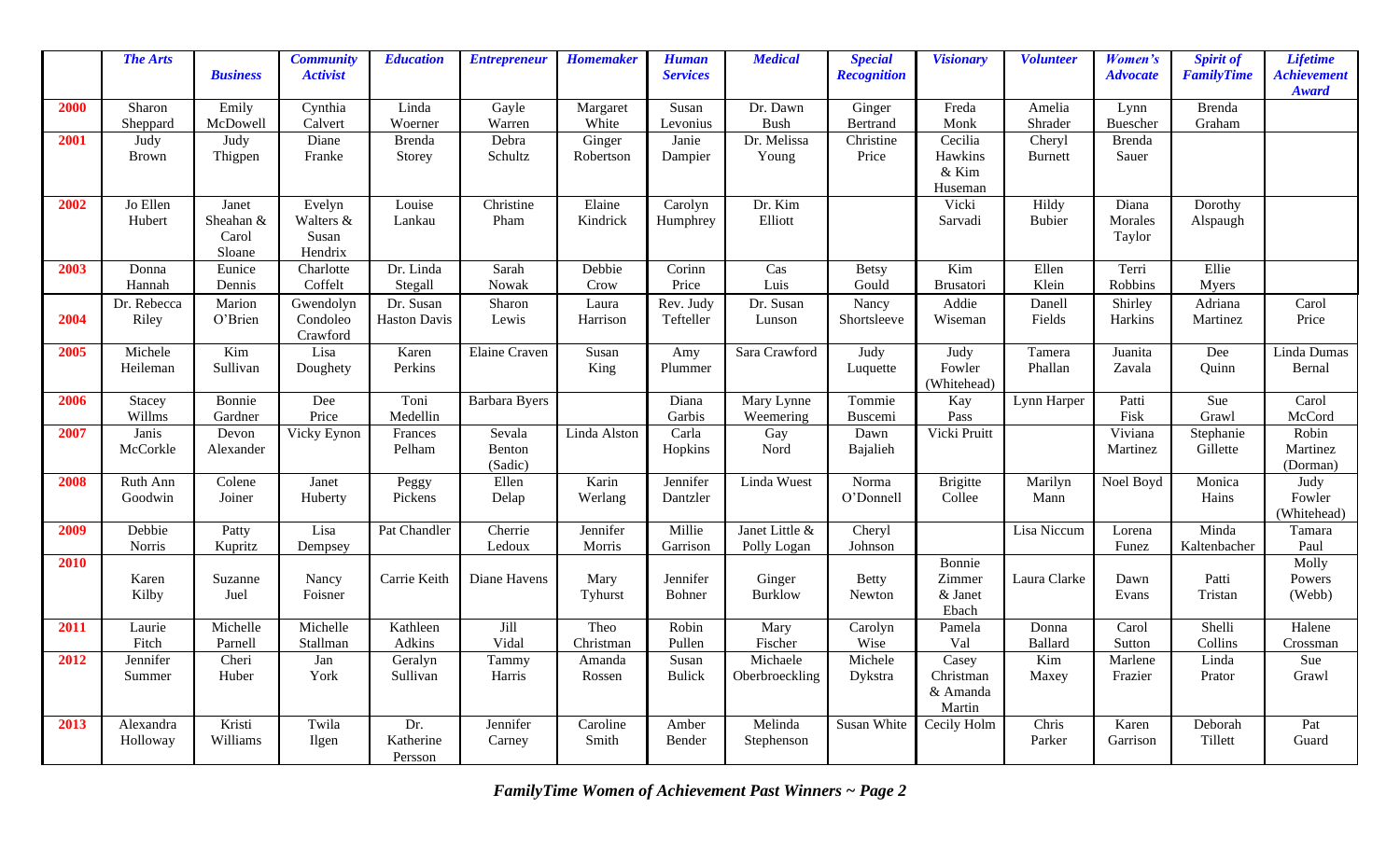|      | <b>The Arts</b>    | <b>Business</b>        | <b>Community</b><br><b>Activist</b> | <b>Education</b>        | <b>Entrepreneur</b>  | <b>Homemaker</b>   | <b>Human</b><br><b>Services</b>          | <b>Medical</b>        | <b>Special</b><br><b>Recognition</b> | <b>Visionary</b>            | <b>Volunteer</b>                           | Women's<br><b>Advocate</b>            | <b>Spirit of</b><br><b>FamilyTime</b> | <b>Lifetime</b><br><b>Achievement</b><br>Award |
|------|--------------------|------------------------|-------------------------------------|-------------------------|----------------------|--------------------|------------------------------------------|-----------------------|--------------------------------------|-----------------------------|--------------------------------------------|---------------------------------------|---------------------------------------|------------------------------------------------|
| 2014 | Beth<br>Higgins    | Connie<br>Chandler     | Erica<br>Johnston                   | Elizabeth<br>Chapman    | Lynn<br>Beckwith     | Sara<br>Rushing    | Marie<br>Halvatzis                       |                       | Carrie<br><b>Brinsden</b>            | Emmy<br>Lee                 | India<br>Loth                              | Juda<br>Myers $&$<br>Shannon<br>Deitz | Katy<br>Weirich                       | <b>Brenda</b><br>Graham                        |
| 2015 | DeDe<br>Wedekind   | Christine<br>Zenker    | Dr. Janie<br>Branham                | Robin<br>Robinson       | Nikole Davis         | <b>Hilary Bush</b> | Emily<br>Stander                         | Dr. Elaine<br>Scott   | Eileen<br>Booher                     | Lynne<br>Jennings           | Jen Sitton                                 | Diana<br>VanHorn                      | Tammy<br><b>Broussard</b>             | Susan<br>Meinholz                              |
| 2016 | Mari Omori         | Lanelle<br>Johnston    | Patricia<br>Morlen                  | Jennifer<br>Vandenbrook | Susie<br>Kumbarcja   | Mia Hoyt           | Barbara<br>Hemphill                      | Megan<br>Marietta     | Laryssa<br>Korduba                   | Lana Walker                 | Nancy<br>Cozad                             | Alexandria<br>Houston                 | Lori Scherr                           | Michael Price                                  |
| 2017 | Sheila<br>Childers | Jill Curran            | Luz Rebollar                        | Barb<br>Campbell        | Martha Serna         | <b>Bebe Turner</b> | Sheila<br>Aron $\&$<br>Monica<br>Strange | Lauralee<br>Veitch    | Jayne<br>Hampson                     | Susan<br>Pollard            | Diana<br>Rutherford                        | Kathryn<br>Fownsend-<br>Grinan        | Jackie Cate                           | David<br>Escobar                               |
| 2018 |                    |                        |                                     |                         |                      |                    |                                          |                       |                                      |                             |                                            |                                       |                                       |                                                |
| 2019 | Andi Lewis         | Melissa<br>Lanier      | Jessica<br>Beemer                   | Gudrun<br>Opperman      | Shelancia<br>Daniel  | Annette<br>Isbell  | Debbie<br>Hughes                         | Lisa Milliken         | Drue<br>Dasilva                      | Elizabeth<br>Fagen          | Kelly Paull                                | Nadine<br>Patterson                   | Kyle<br>Campbell                      | Judy Cox                                       |
| 2021 | Courtney<br>Jones  | Deborah<br>Rose Miller | Heather J.<br><b>Brodersen</b>      | Nancy<br>Morrison       | Meca Pierre<br>Grant | Ellie<br>Csengery  | Rose<br>Harper<br>Austin                 | Dr. Teresa<br>Maharaj | Christina J.<br>Allen                | Kathy<br>Flanagan<br>Payton | Michele<br>Cazares/<br>Claudette<br>McKeee | Kristi<br><b>Bruner</b>               | Isabelle "Isa"<br>Gould               |                                                |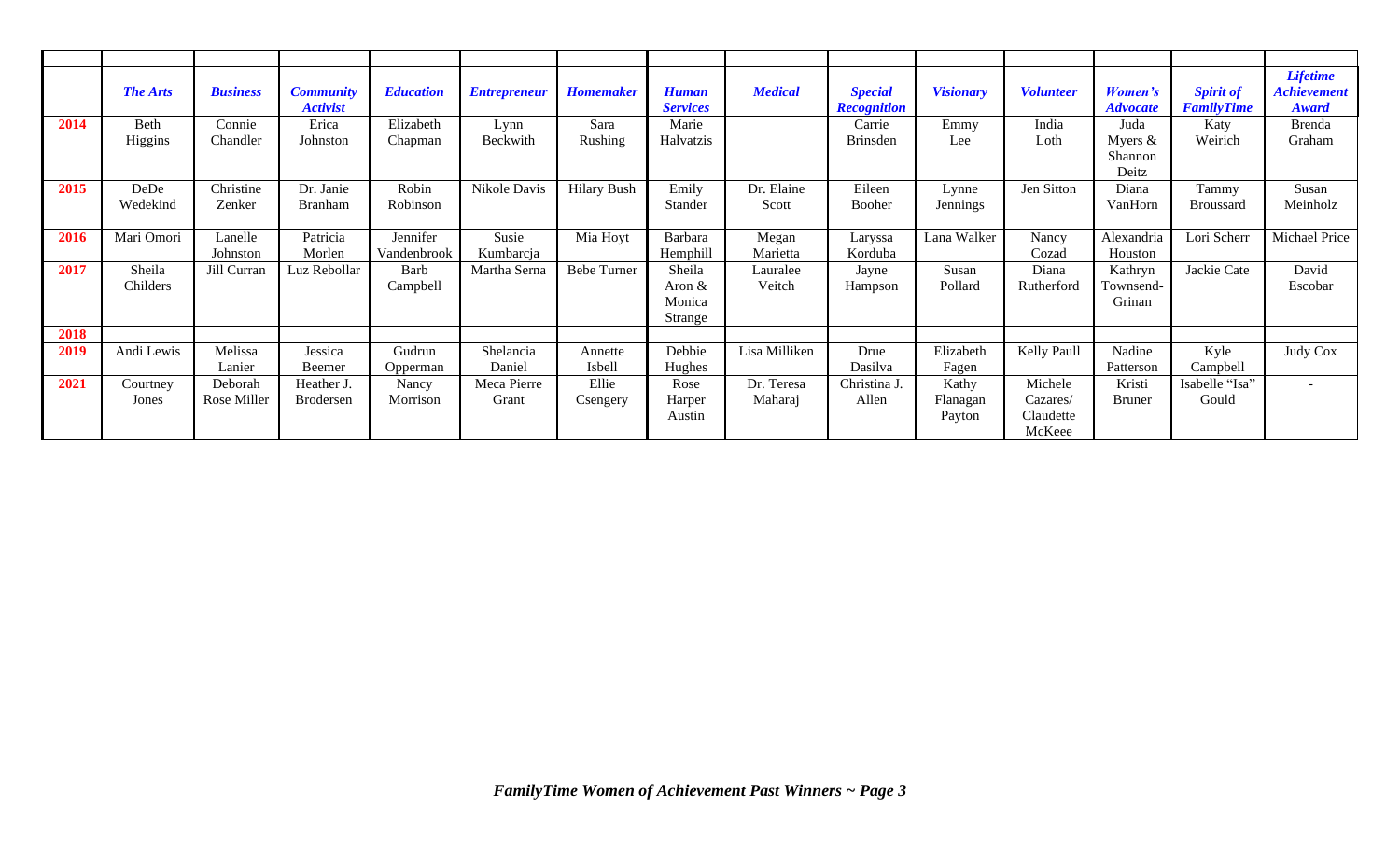# **Past Women of Achievement Winners by Category**

*(Updated 1/23/18)*

Lois Yvonne Warren Elizabeth Burger Lynn Fields Melanie Bankston Mickie Admire Teri Moffitt Susan Lastrapes Susan Grosse Kathy Spirakes Lita Consolacion Maryann Porter Lynn Bradshaw-Hull Ginny Eckley **Jan Harris** Susan Thobe Verna Benham Lana Kline Diana Morrison Betty Thurmond Jean Landis Cynthia Calvert Ann Irby Jeanne Walker Diane Franke Anne Vandergriff Joey Greiner Evelyn Walters Linda Woehst Joan Imperato Susan Hendrix Sharon Sheppard Emily McDowell Charlotte Coffelt Jo Ellen Hubert **Janet Sheahan** Lisa Doughty Donna Hannah Carol Sloane Dee Price Dr. Rebecca Riley Eunice Dennis Vicky Eynon Michele Heileman Marion O'Brien Janet Huberty Stacey Willms **Kim Sullivan** Lisa Dempsey Janis McCorkle Bonnie Gardner Nancy Foisner Ruth Ann Goodwin Devon Alexander Michelle Stallman Debbie Norris Colene Joiner Jan York Karen Kilby Patty Kupritz Twila Ilgen Laurie Fitch Suzanne Juel Erica Johnston Jennifer Summer Michelle Parnell Dr. Janie Branham Alexandra Holloway Cheri Huber Patricia Morlen Beth Higgins Kristi Williams Luz Rebollar DeDe Wedekind Connie Chandler Mari Omori Christine Zenker Sheila Childers Lanelle Johnston

Sheryl Rowland **Anita Thomas** Gale Stewart Jill Curran

### **The Arts: Business: Community Activist:**

Judy Brown Judy Thigpen Gwendolyn Condoleo-Crawford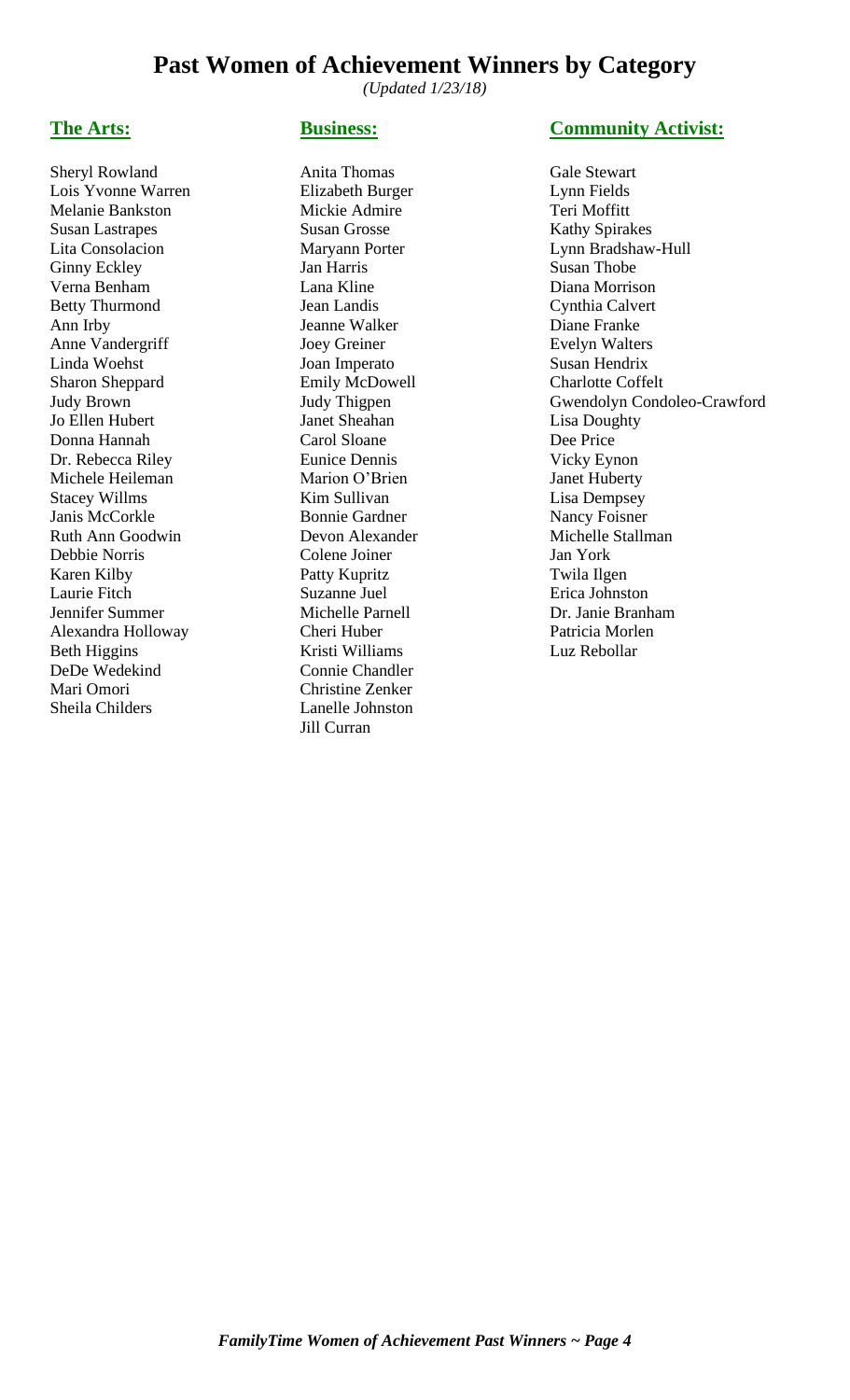Dr. Bonnie Longnion Julie Redd Connie Hayes Dr. Jane Nelson Carol Gressett Carol Garner Ann Willott Jane Davis Celia Ellis Anna Shepeard Elizabeth Martin Bernice Porrazzo Julia Kerr **Renee Battenberg** Mary Ann Schaefer Carolyn Clapp Stephanie Wentzel Mary Rose Buechele Kris Hanson **Robin Dorman** Audrey Thomas Linda Spiro Pat Guard Patricia Manning Dr. Elizabeth Walker Becky Medley Margaret White Karen Collier Brenda Wilkes Ginger Robertson Linda Woerner Aggie Green Elaine Kindrick Brenda Storey **Gayle Warren** Debbie Crow Louise Kankau Debra Schultz Laura Harrison Dr. Linda Stegall Christine Pham Susan King Dr. Susan Haston Davis Sarah Nowak Linda Alston Karen Perkins Sharon Lewis Karin Werlang Toni Medellin Elaine Craven Jennifer Morris Frances Pelham Barbara Byers Mary Tyhurst Peggy Pickens Sevala Benton (Sadic) Theo Christman Pat Chandler **Ellen Delap Ellen Delap Amanda Rossen** Carrie Keith Cherrie Ledoux Caroline Smith Kathleen Adkins Diane Havens Sara Rushing Geralyn Sullivan Jill Vidal Hilary Bush<br>
Dr. Katherine Persson Tammy Harris Mia Hoyt Dr. Katherine Persson Tammy Harris Elizabeth Chapman Jennifer Carney Bebe Turner Robin Robinson Lynn Beckwith Jennifer Vandenbrook Nikole Davis Barb Campbell Susie Kumbarcja

## **Education: Entrepreneur: Homemaker:**

**Paula Paula Devile Sally Wells** Terry Duerringer Martha Serna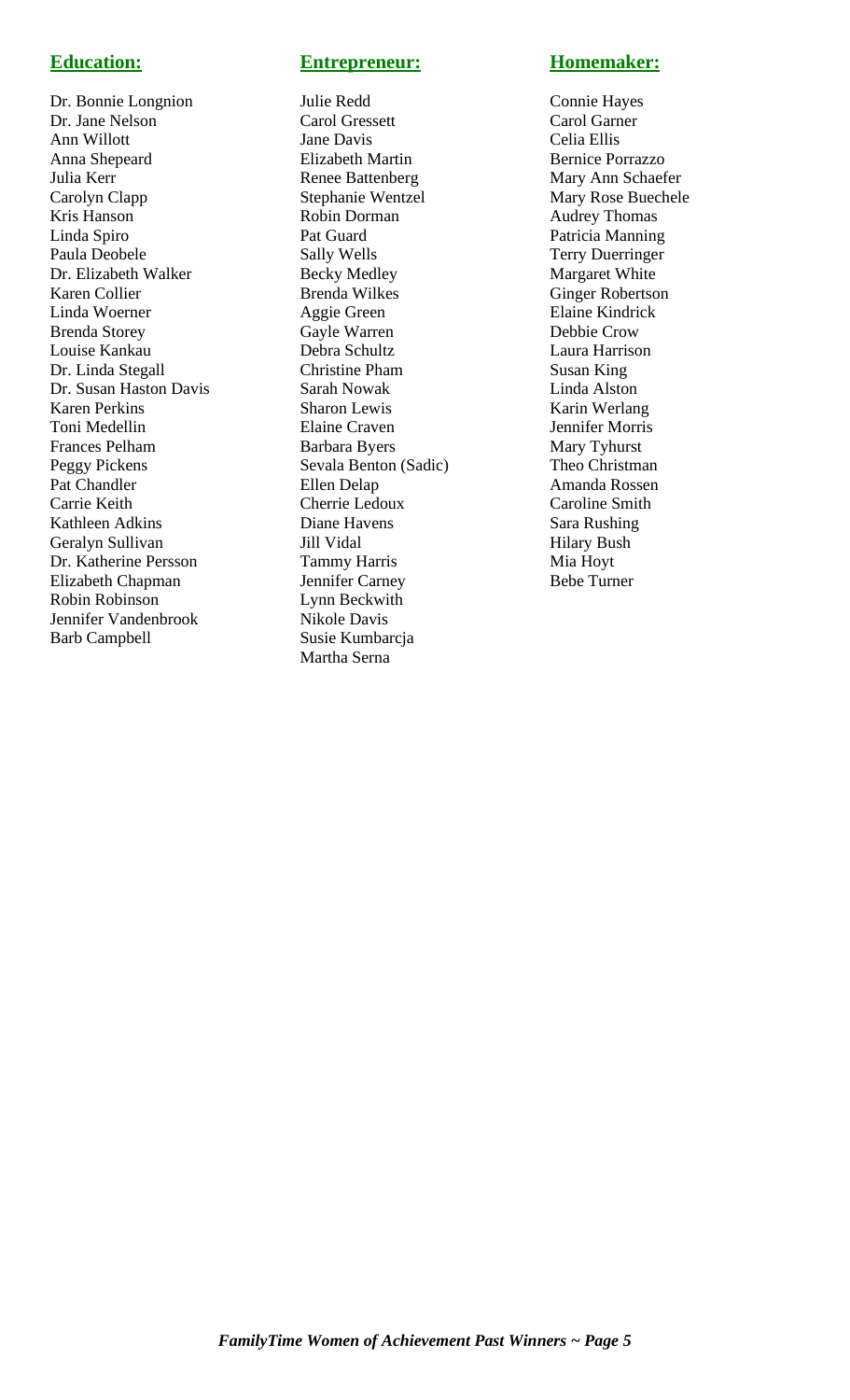Barbara Hemphill Ginger Burklow<br>Sheila Aron Mary Fischer

Sue Ann Lane Claudia Herron Lillian McKay Susan Keith Belinda La Touch Carol McCord Maggie LaBove Bobbi McIntosh Sue Gerber & Tara Smith Dr. Mary Cavner-Johnson Tamara Paul Lorie Young Loretta Henser Molly Powers (Webb)<br>Carolyn McCarty Joyce White Belinda Zoet (King) Carolyn McCarty **Carolyn McCarty** Joyce White **Belinda Zoet** (King) Rev. Rene Hoke Sheila Moody Jane Hanlon Susan Levonius **Barbara Kane** Barbara Newman Barbara Newman Janie Dampier Dr. Kathryn Lewis Rosalind Graham Carolyn Humphrey Syble Missildine Judy Hopkins Corinn Price Lucy Richardson Nancy McGrath Rev. Judy Tefteller Dr. Julie Bernell Dolores Barfield Amy Plummer Dr. Dawn Bush Joyce Clark Diana Garbis Dr. Melissa Young Ginger Bertrand Carla Hopkins Dr. Kim Elliott Christine Price Jennifer Dantzler Cas Luis Cas Luis Betsy Gould Millie Garrison Dr. Susan Lunson Nancy Shortsleeve Jennifer Bohner Sara Crawford Judy Luquette Robin Pullen Mary Lynne Weemering Tommie Buscemi Susan Bulick Gay Nord Dawn Bajalieh Amber Bender Linda Wuest Norma O'Donnell Marie Halvatzis Janet Little Cheryl Johnson Emily Stander Polly Logan Betty Newton<br>
Barbara Hemphill Ginger Burklow Carolyn Wise Sheila Aron Mary Fischer Michele Dykstra Monica Strange Michaele Oberbroeckling Susan White Melinda Stephenson Carrie Brinsden Dr. Elaine Scott Eileen Booher Megan Marietta Laryssa Korduba Lauralee Veitch Jayne Hampson

## **Human Services: Medical: Special Recognition:**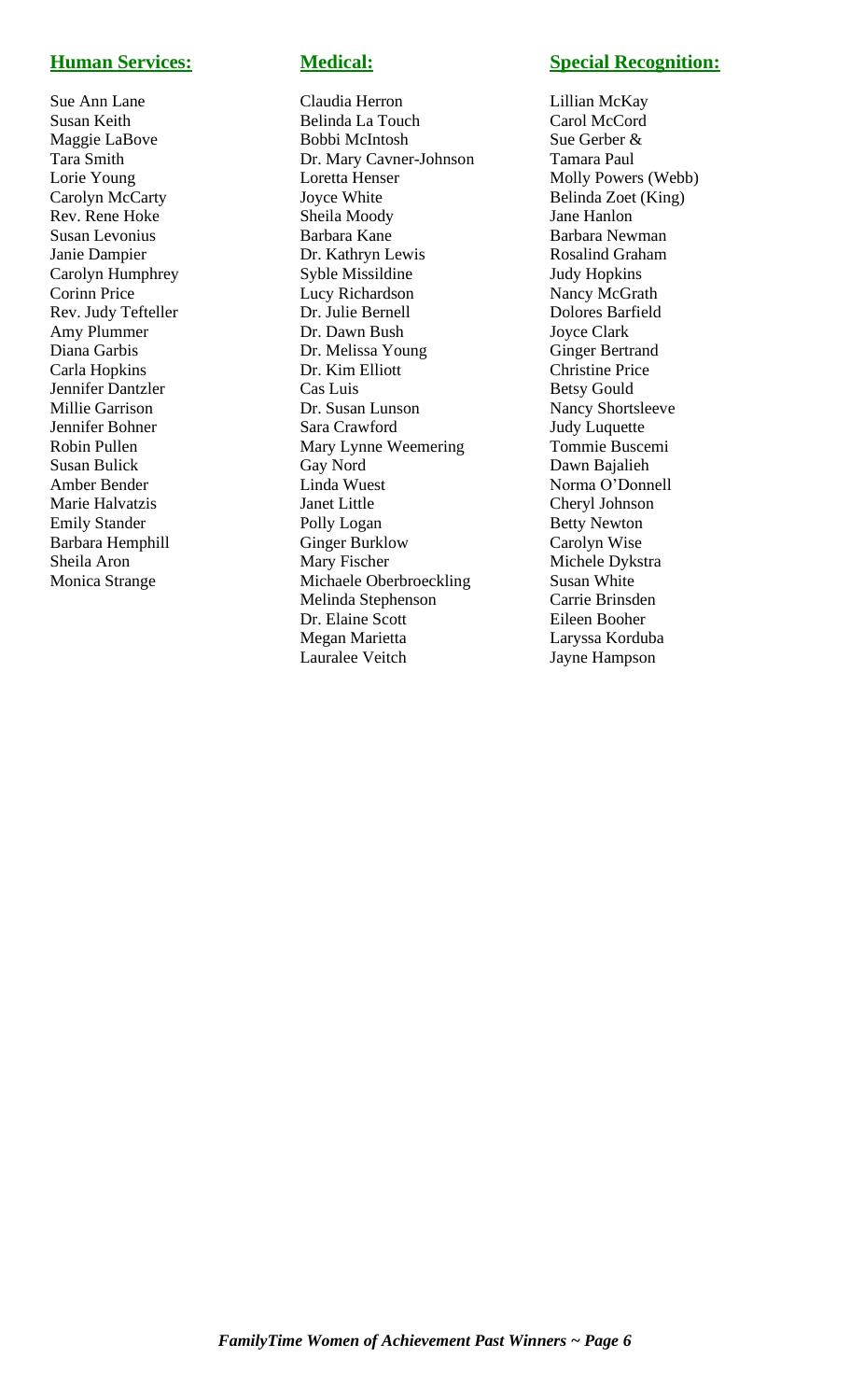Dr. Nellie Carr Thorogood Paula Beste Janice Costa Linda Dumas Halene Crossman Carol Price Beth Berry Sally Gullo Judy Cox Betty Arnold Fritz Guthrie Marion Cole Denise Caruselle Carol McCullough Kathleen Matheu Diane Blanco Pam Dickson (Malone) Candace Varty<br>
Penny Westerfield Brandi Pringle Louise Gutowski Penny Westerfield Brandi Pringle Vane Herron Emhling Su Dugan Doris Towne<br>
Nancy Gonzalez Alice Rekeweg Chris Green Nancy Gonzalez Alice Rekeweg Chris Green<br>Freda Monk Emily Leech Lucy Hack Freda Monk Emily Leech Cecilia Hawkins Amanda Leonard Lynn Buescher Kim Huseman Clara Mitchell Brenda Sauer Vicki Sarvadi Amelia Shrader Diana Morales Taylor Kim Brusatori Cheryl Burnett Terri Robbins Addie Wiseman Hildy Bubier Shirley Harkins Judy Whitehead Ellen Klein Juanita Zavala Kay Pass Danell Fields Patti Fisk Vicki Pruitt **Tamera Phallan** Viviana Martinez Brigitte Collee **Lynn Harper** Noel Boyd Bonnie Zimmer Marilyn Mann Lorena Funez Janet Ebach Lisa Niccum Dawn Evans Pamela Val **Laura Clarke** Carol Sutton Casey Christman **Donna Ballard** Marlene Frazier Amanda Martin Kim Maxey Karen Garrison Cecily Holm Emmy Lee India Loth Shannon Deitz Lynne Jennings Jen Sitton Diana VanHorn Lana Walker Nancy Cozad Alexandria Houston

## **Visionary: Volunteer: Women's Advocate:**

Susan Pollard Diana Rutherford Kathryn Townsend-Grinan